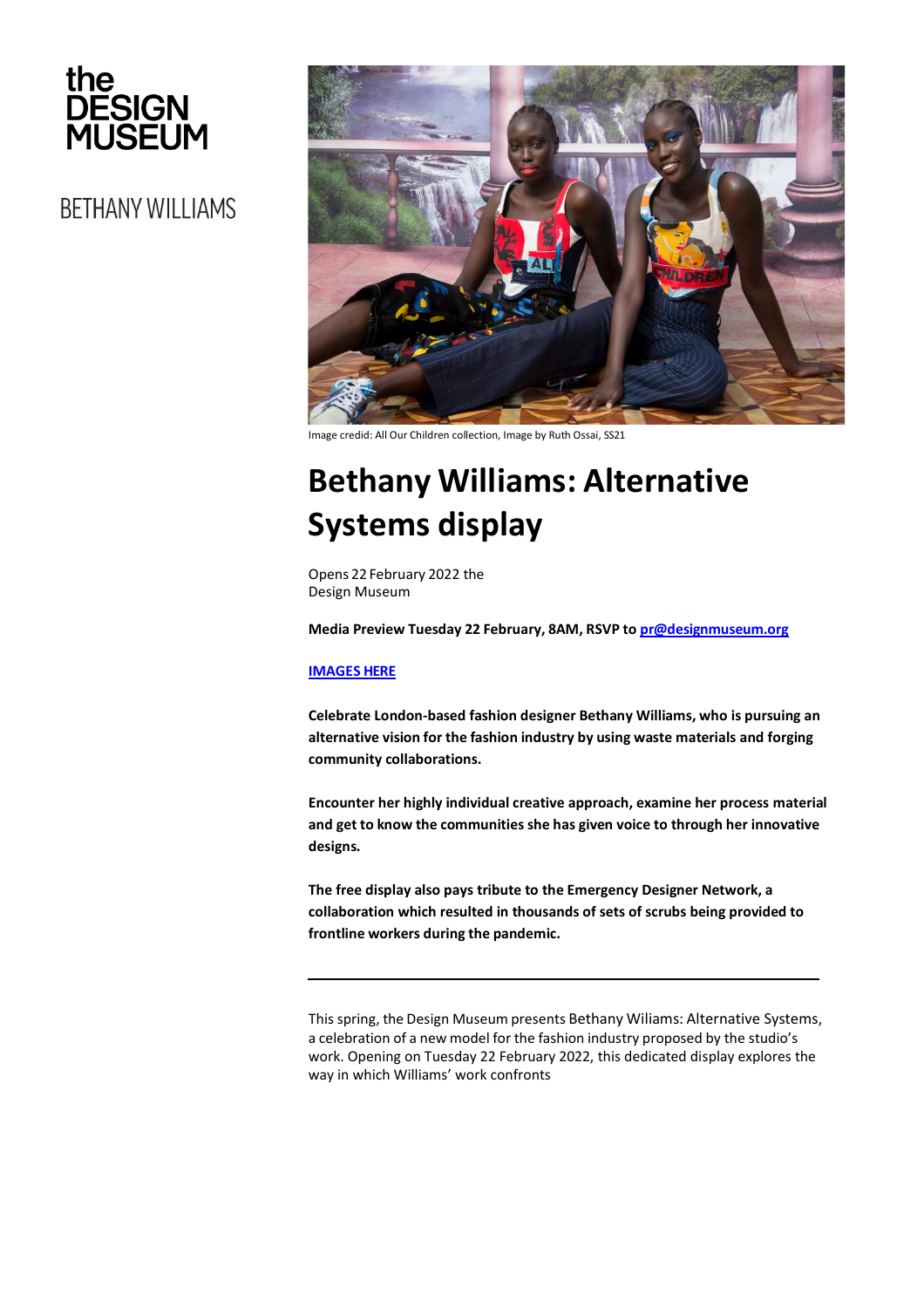social and environmental issues through community collaboration and a spirit of reuse.

Exhibited across the four walls of the balcony gallery in the museum's atrium, the display is part of the 'Designers Thinking in Public' programme. Expressing Williams' approach to design, it presents the story of her innovative process as a designer through garments, textile samples, archive material, photography and film footage. Visitors will also have the chance to touch sample fabrics that have been made by repurposing waste.

Whether it is by using waste ribbon to create woven fabrics, telling the stories of partnered charities through print design or constructing garments in collaboration with rehabilitation programmes, discover how activism and the environment are at the heart of each project.

#### **Priya Khanchandani, Head of Curatorial and the display's curator said:**

"Bethany Williams' work fuses a streetwear style with handcrafted forms that are rooted in human values. I see it as a joyous example of design that is socially produced and kinder to our planet. The display is framed around the notion of Alternative Systems because it shows the immense potential for the design  $industry - fashion$  and beyond  $-$  to confront social and environmental issues through more ethical ways of working. The exhibits unravel the voices of the studio's many collaborators, their creativity sewn into the garments' every stitch, and celebrate what inclusive design could be."

#### **Bethany Williams, Designer,said:**

"With our work we hope to continue to reach newaudiences, encourage inclusivity and positive change for the fashion industry. The Design Museum continuesto be aligned with this via the exhibitions curated, including their Waste Age exhibition, which we featured in last year. We are so proud to showcase our new exhibition: Bethany Williams: Alternative Systems, a celebration of the new way of working proposed forthe fashion industry by the studio's work. In order to celebrate this exhibition, we are even hosting Bethany William's LFW Presentation, 'The Hands that Heal Us' at the London Design Museum, the very day the exhibition launches."

Visitors will get to know the organisations that Williams' studio has collaborated with, such as the San Patrignano drug and alcohol dependence rehabilitation programme in central Italy, the Magpie Project for mothers and their children living in insecure housing in east London, and Adelaide House, a women's shelter based in Liverpool. Each season, the studio collaborates with a different charity and donates a percentage of profits to the cause at hand.

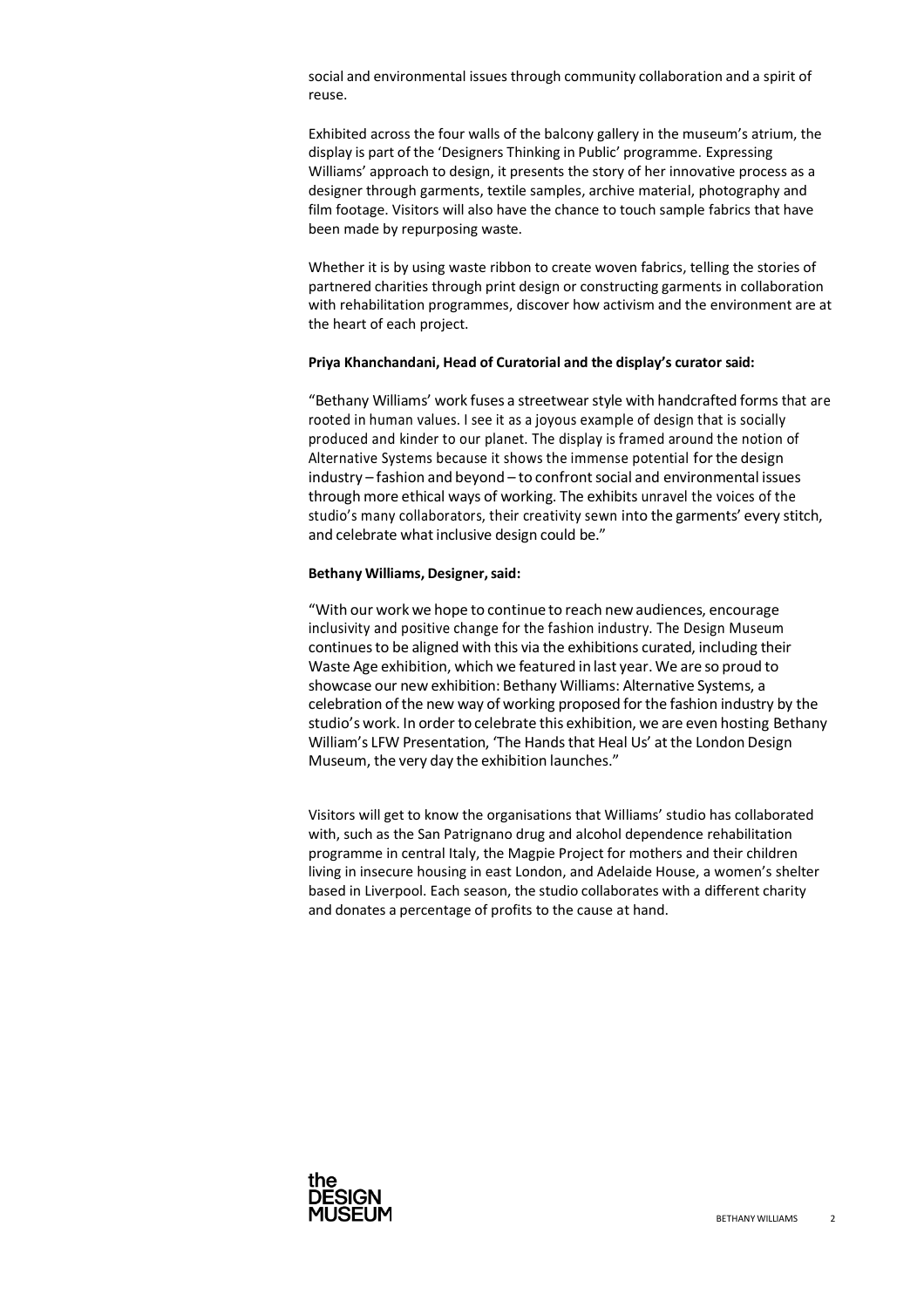Follow the design story behind each of the studio's collections, including garments with stories embedded into them, such as the 'Prison messages' sports jacket from the Women of Change collection, which features screen-printed words from letters exchanged between the women of HMP Downview prison in London and the women of the San Patrignano community about what change means to them. Alongside it is an image of the 1912 Suffragette Handkerchief embroidered by women at HMP Holloway, which inspired the design of this garment.

In the final section, visitors will get to know the work of the Emergency Designer Network, a collaboration between Phoebe English, Holly Fulton, Cozette McCreery and Bethany Williams. Using their knowledge of textile manufacturing, they created a network that galvanised hundreds of volunteers and provided approximately 12,000 scrubs, 100,000 masks and 4,000 gowns to frontline staff.

To coincide with the display opening, on Tuesday 22nd February, sustainable fashion designer, humanitarian and artist Bethany Williams, will present her latest collection, The Hands that Heal Us, at the Design Museum.

The Hands that Heal Us is inspired by the ever growing community of makers, creatives, local and social manufacturers, all of whom play such an integral part in the Bethany Williams brand and supply chain.

Bethany Williams: Alternative Systems opens on Tuesday 22 February 2022 at the Design Museum. Entry is free of charge.

**-Ends-**

## **Notesto Editor Curated**

**by** Priya Khanchandani, Curator

# **Exhibition Design**

Edit

# **PRESS ENQUIRIES:**

Rioco Green, Senior Media and PR Manager E: [rioco.green@designmuseum.org](mailto:rioco.green@designmuseum.org) M: +44 7801 355012

## **About Bethany Williams:**

Bethany Williams is a sustainable fashion designer, humanitarian and artist. After graduating with a BA in Critical Fine Art Practice at Brighton University and receiving an MA at The London College of Fashion in Menswear, Williams launched the label in 2017 with a mission to create positive social